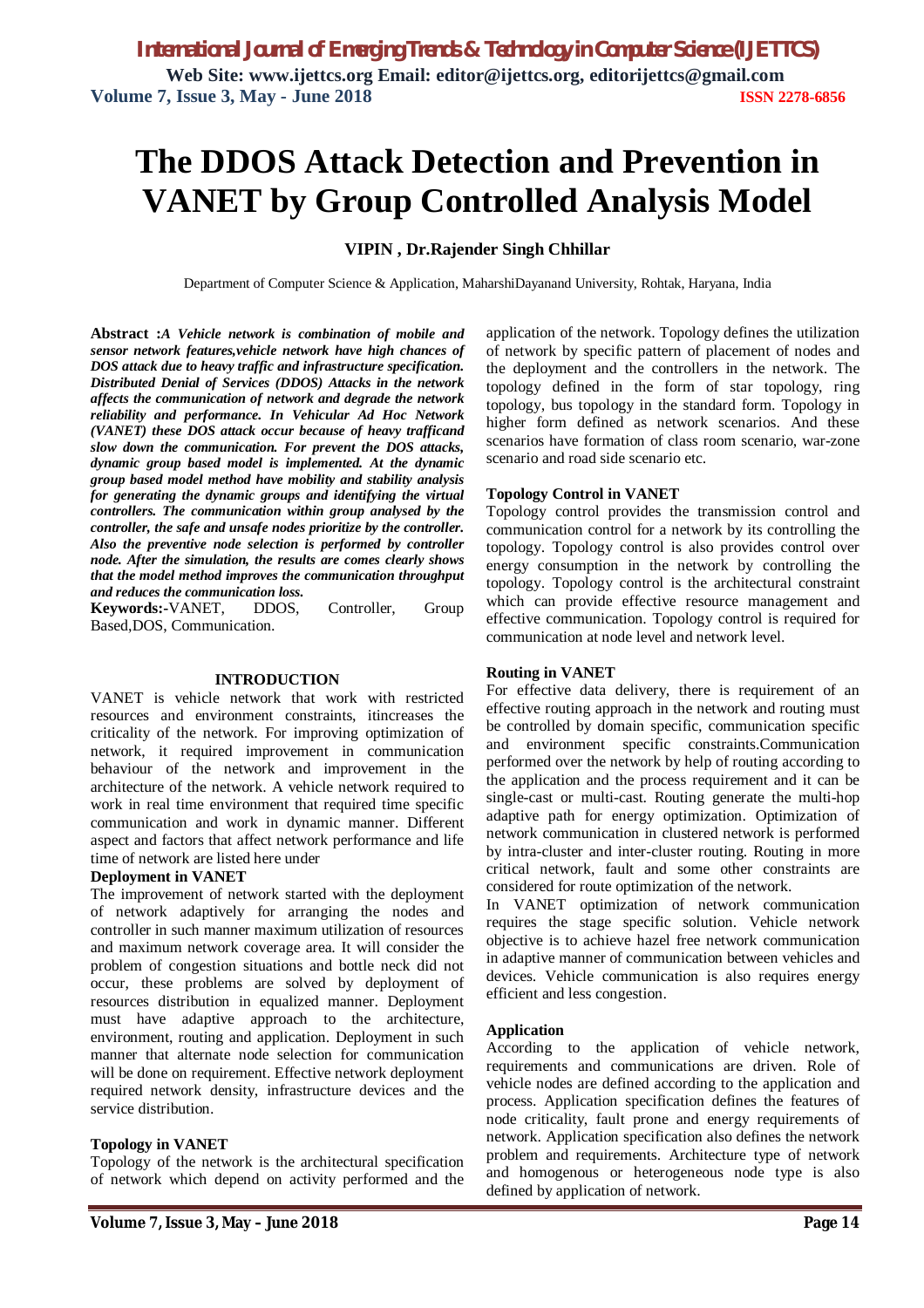# *International Journal of Emerging Trends & Technology in Computer Science (IJETTCS)* **Web Site: www.ijettcs.org Email: editor@ijettcs.org, editorijettcs@gmail.com Volume 7, Issue 3, May - June 2018 ISSN 2278-6856**

#### **LITERATURE REVIEW**

In VANET DDOS attack is occur because of heavy traffic in the vehicle network. DDOS attack slow down the network communication and also disrupt the service access in the network. DDOS attack also made unavailability of services like situations in the network. Many researchers made effort provide the identification and solution of these problems [1]. Chock filter based detection also provides the identification and solution of DDOS attack. Bloom filter integration is used for identification of malicious node identification. The availability of services to the vehicle is analysed relative to different resources of network [2]. UDP spoofing defensive mechanism is used for prevention from DDOS attack in vehicle network. Defensive mechanism is based upon storage effective tracking of incorporating IPs. Flooding attack defended by resource utilization given by light weight method. It reduces the computation cost and storage allocation [3].Protocol tunnelling, unauthorised access, DOS attack problem are identified and solution for these problem is provided by model. Model applies the time critical analysis for safe transmission of data over the network and security framework is provided for reducing the effect of attack on network [4].Security measures and metrics specification are considered by defensive mechanism. Design of VANET is implemented by channel specific observation and validation. Mobility constraints and environment constraint with resource utilization and integrated security are considered in mobility preserved communication model. The markov chain model has provided the security under automata network, jamming attack prevented with attack modelling [5]. Attacked Packet Detection Algorithm (APDA) provides the DDOS attack detection and prevention, it analysis the packet and communication pattern [6]. The model reduces delay overhead and improves communication. Sniffing attack is prevented by flooding algorithm. Master chock filter method provides the traffic analysis [7]. Mobility model provides the protocol specific evaluation of nodes in network. Sniffing attack is prevented by flooding algorithm. Reference broadcast scheme is achieved by pair wise synchronization to achieve the reliable communication. Enhanced Attacked Packet Detection Algorithm (EAPDA) provides the improved DDOS detection mechanism for VANET [9]. It is work on performance driven measures to reduce the communication delay and attack preserved model was provided the adaptive work solution. It also observed the problem and attack criticality and provides the robust solution. The trust adaptive method is recognizes the bogus message communication and a secure signature specific authentication technique for prevention of DDOS attack [10].

Thread model is used for security evaluation and attack prevention in the communication network. Safe network communication was achieved by trust preserved network. The message integrity, authorization and confidentiality are provided by swarm based model [11]. Routing specific process provided for solution of DDOS attack in sensor network [12]. Multiple network path used for secure routing method is implemented.

#### **RESEARCH METHODOLOGY AND IMPLEMENTATION**

In a wireless network with heavy communication traffic, attacks like DDOS attack are common. Heavy communication traffic in a vehicle network slows down the communication and also occupies the resources of network communication unnecessarily. For a safe and effective communication in VANET, there is need to identify the attack in earlier stages. A group adaptive controller based method is used for detection of DDOS attack in the VANET. All the process in group adaptive controller based method is based on group formation.

In VANET infrastructure is based on road side units and network of vehicle devices. Heavy traffic flow in road side unit network causes the loss of communication. For solving these problems physical characterization of vehicle nodes is performed including the mobility and position of nodes. From the observations, virtual groups are formed by vehicle nodes. Group formation is done by consideration of direction, position and speed specifications. The centralized node of group is considered as the controller node in VANET. Controller of network is observes the nodes in the network and control the communication in the VANET.

Controller node of network is perform communication analysis and takes the consideration of communication delay, response time and communication loss. On these parameters of the vehicle network the adaptive nodes are identified. Parametric analysis is categorizes the nodes in safe and unsafe node.

**Table 1:-** Parametric Analysis



*Set VehicleNode.type=unsafe*

*}*

Parametric analysis provides the rules for detection of the attacker nodes and safer nodes. Communication in the Vehicle network performed by safe node because it provide

**Volume 7, Issue 3, May – June 2018 Page 15**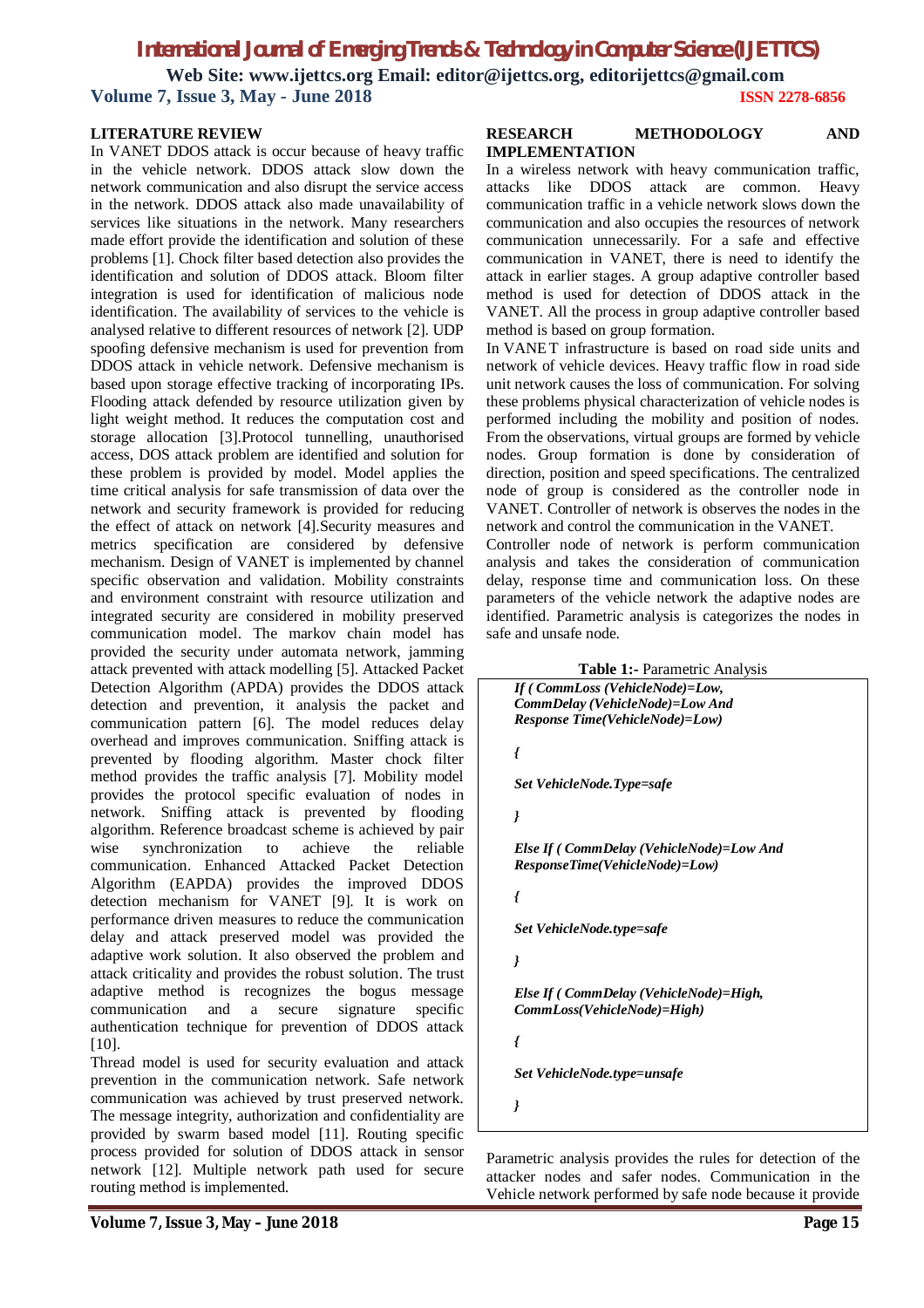# *International Journal of Emerging Trends & Technology in Computer Science (IJETTCS)* **Web Site: www.ijettcs.org Email: editor@ijettcs.org, editorijettcs@gmail.com**

**Volume 7, Issue 3, May - June 2018 ISSN 2278-6856**

improved communication between devices in vehicle network.

## **RESEARCH IMPLEMENTATION RESULTS**

NS2 Environment is used for implementation and simulation of vehicle network for this research work. A network taken with the 50 Vehicle nodes and heavy communication traffic flows to simulate the DDOS attack. Simulation results are taken with consideration of Packet Transmission Parameters, Bytes Communication Parameters, Bitrate Parameters and Communication Delay Parameters.



**Figure 1:-** Packet Communication Analysis In figure 1 analysis is done for Packet Communication and shows the packet delivery in the network simulation. Outcome shows that this method improves the packet communication in the VANET. And gives attack preventive solution.



**Figure 2:-** Bytes Communication Analysis In figure 2 analysis is performed for bytes communication and it shows that number of bytes communicate in the

vehicle network or transmission of data from one node to other nodein more comfortable manner. This method improves the byte communication and prevent from DDOS attack.



**Figure 3:-** Bitrate Analysis

In figure 3 Analysis is performed for bitrate communication form one node to other node. It shows improved bitrate communication and provides more convenient transmission of data in secure manner because DDOS attack prevented by this method.



**Figure 4:-** Communication Delay Analysis

In figure 4 Analysis is performed for communication delay in the vehicle network. It shows clear result that communication delay are prevented by this method and provide better communication in vehicle network by prevention of attack.